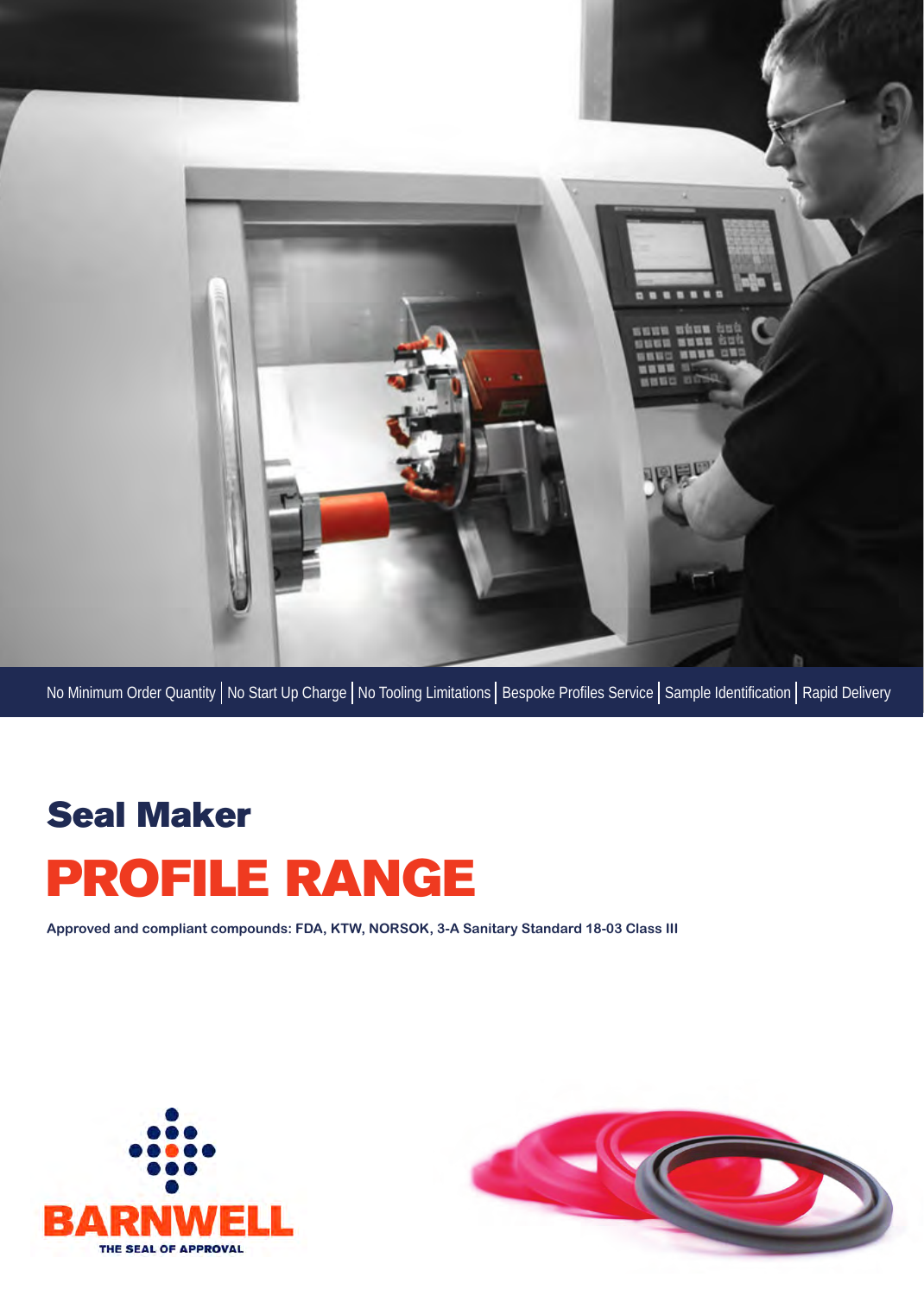

# **Wipers**

| Profile                                                                   | <b>Type</b>    | <b>Standardmaterial</b>           | <b>Pressure</b><br>(bar) | Temp. (°C)                           | <b>Surface speed</b><br>(m/sec) |
|---------------------------------------------------------------------------|----------------|-----------------------------------|--------------------------|--------------------------------------|---------------------------------|
| $\overline{\phantom{a}}$                                                  | <b>WR01</b>    | PU<br><b>NBR</b>                  |                          | -30 to 105<br>-25 to 100             | $\overline{4}$                  |
| II.                                                                       | WR01A          | PU<br><b>NBR</b>                  |                          | -30 to 105<br>-25 to 100             | $\overline{4}$                  |
| $\overline{\phantom{a}}$                                                  | <b>WR02</b>    | PU<br><b>NBR</b>                  |                          | -30 to 105<br>-25 to 100             | $\overline{4}$                  |
| $\blacksquare$                                                            | WR02A          | PU<br><b>NBR</b>                  |                          | -30 to 105<br>-25 to 100             | $\overline{4}$                  |
| K,                                                                        | WR02B          | PU<br><b>NBR</b>                  |                          | -30 to 105<br>-25 to 100             | $\overline{4}$                  |
|                                                                           | <b>WR02C</b>   | PU<br><b>NBR</b>                  |                          | -30 to 105<br>-25 to 100             | $\overline{4}$                  |
|                                                                           | WR02D          | PU<br><b>PU-D57</b>               |                          | -30 to 105                           | $\overline{4}$                  |
|                                                                           | <b>WR03</b>    | PU/POM*<br>NBR/POM *              |                          | $-30$ to $105$<br>$-25$ to $100$     | $\overline{4}$                  |
|                                                                           | <b>WR04</b>    | PU<br><b>NBR</b>                  |                          | -30 to 105<br>-25 to 100             | $\overline{4}$                  |
|                                                                           | WR07           | <b>POM</b><br>PA<br><b>PU-D57</b> |                          | -50 to 80<br>-50 to 80<br>-30 to 105 | $\mathbf{1}$                    |
|                                                                           | <b>WR08</b>    | <b>POM</b><br>PA<br><b>PU-D57</b> |                          | -50 to 80<br>-50 to 80<br>-30 to 105 | $\mathbf{1}$                    |
|                                                                           | <b>WR11</b>    | PU<br><b>NBR</b>                  |                          | -30 to 105<br>-25 to 100             | $\overline{4}$                  |
| $\overline{X}$                                                            | <b>WR12</b>    | PU<br><b>NBR</b>                  |                          | -30 to 105<br>-25 to 100             | $\overline{4}$                  |
|                                                                           | <b>WR13</b>    | PTFE/NBR                          | 15                       | -25 to 100                           | $10$                            |
|                                                                           | <b>WR13_E2</b> | PTFE/NBR                          | 15                       | $-25$ to $100$                       | $10$                            |
|                                                                           | <b>WR14</b>    | PTFE/NBR                          | 15                       | -25 to 100                           | $10$                            |
|                                                                           | <b>WR15</b>    | PTFE/NBR                          | 15                       | $-25$ to $100$                       | 10                              |
|                                                                           | <b>WR16</b>    | PTFE/NBR                          | 15                       | $-25$ to $100$                       | 10                              |
| $\begin{array}{c}\n\bullet \\ \bullet \\ \bullet \\ \bullet\n\end{array}$ | <b>WR17</b>    | PU<br><b>NBR</b>                  |                          | -30 to 105<br>-25 to 100             | $\overline{4}$                  |
|                                                                           | <b>WR18</b>    | PU<br><b>NBR</b>                  |                          | -30 to 105<br>-25 to 100             | 4                               |

\* For technical reasons POM should be used up to a maximum temperature of 80° C only. For higher temperature we recommend Aluminum/Steel.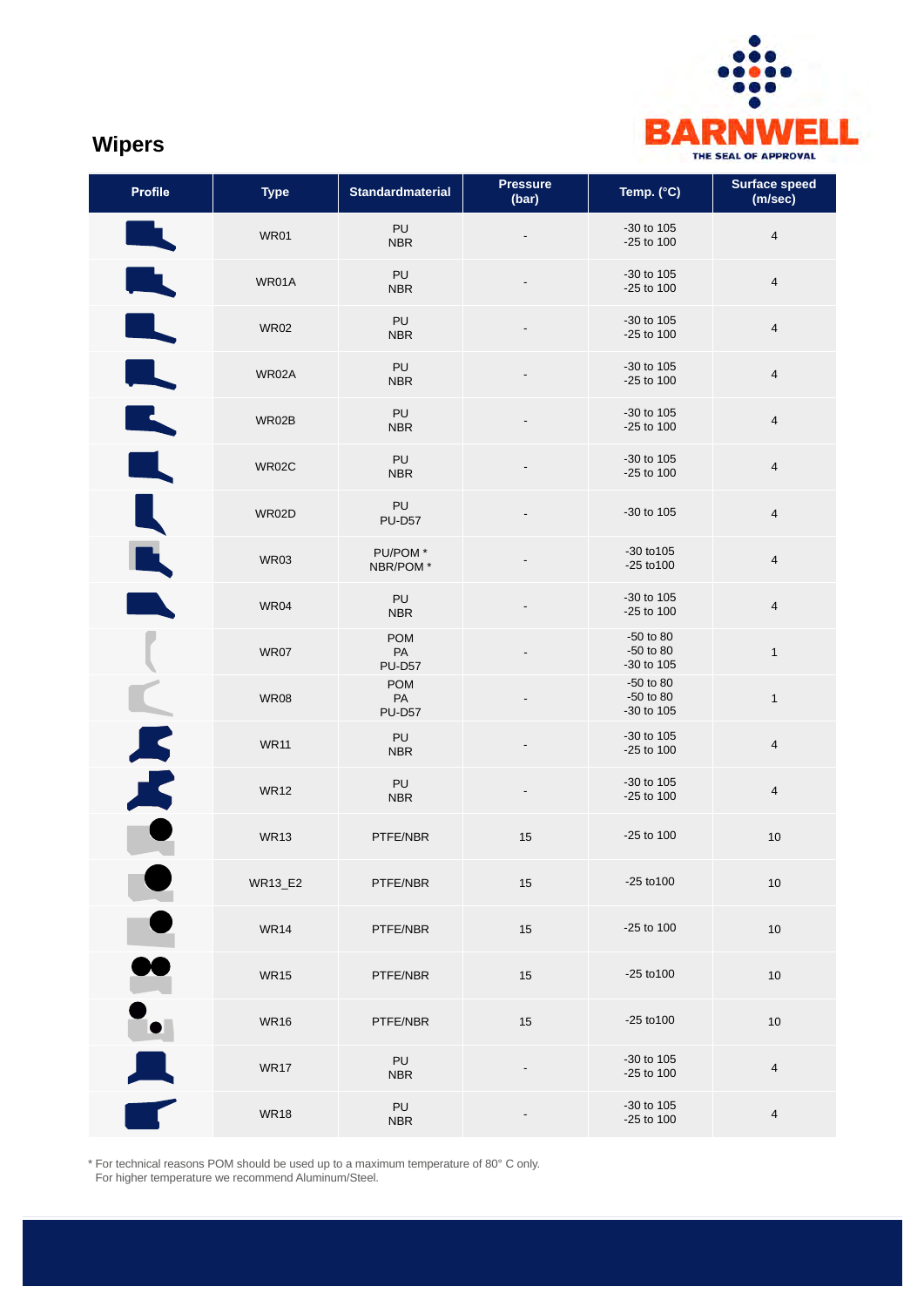

## **Rod seals**

| <b>Profile</b>           | <b>Type</b>  | <b>Standardmaterial</b>              | <b>Pressure</b><br>(bar) | Temp. (°C)                             | <b>Surface speed</b><br>(m/sec) |
|--------------------------|--------------|--------------------------------------|--------------------------|----------------------------------------|---------------------------------|
| $\blacktriangleright$    | <b>RS01</b>  | PU<br><b>NBR</b><br><b>FPM</b>       | 400<br>160<br>160        | -30 to 105<br>-25 to 100<br>-20 to 210 | 0,5                             |
| K                        | <b>RS01A</b> | PU<br><b>NBR</b><br><b>FPM</b>       | 300<br>160<br>160        | -30 to 105<br>-25 to 100<br>-20 to 210 | 0,5                             |
| $\blacktriangleright$    | RS01B        | PU<br><b>NBR</b><br><b>FPM</b>       | 400<br>160<br>160        | -30 to 105<br>-25 to 100<br>-20 to 210 | 0,5                             |
| $\blacktriangledown$     | <b>RS01C</b> | <b>NBR</b><br><b>FPM</b>             | 160<br>160               | -25 to 100<br>-20 to 210               | $\mathbf{1}$                    |
| $\blacktriangledown$     | <b>RS02</b>  | PU/POM<br>NBR/POM<br>FPM/PTFE        | 700<br>250<br>250        | -30 to 100<br>-25 to 100<br>-20 to 210 | 0,5                             |
| К                        | <b>RS02A</b> | PU/POM<br>NBR/POM<br><b>FPM/PTFE</b> | 700<br>250<br>250        | -30 to 100<br>-25 to 100<br>-20 to 210 | 0,5                             |
| K                        | RS02B        | PU/PTFE                              | 700                      | -30 to 105                             | 0,5                             |
| К                        | <b>RS02C</b> | PU/POM                               | 400                      | -25 to 100                             | 5                               |
| - 9                      | <b>RS03</b>  | PU/NBR                               | 400                      | -25 to 100                             | 0,5                             |
| $\overline{\phantom{a}}$ | <b>RS04</b>  | PU/NBR/POM                           | 700                      | -25 to 100                             | 0,5                             |
| 59                       | RS04A        | PU/NBR/POM                           | 700                      | -25 to 100                             | 0,5                             |
| K                        | <b>RS05</b>  | PU<br><b>NBR</b>                     | 25                       | -30 to 105<br>-25 to 100               | $\mathbf{1}$                    |
| K                        | RS05A        | PU<br><b>NBR</b>                     | 25                       | -30 to 105<br>-25 to 100               | $\mathbf{1}$                    |
|                          | <b>RS08</b>  | PU<br><b>NBR</b>                     | 400<br>160               | -30 to 105<br>-25 to 100               | 0,3                             |
|                          | <b>RS09</b>  | PU-D57/NBR<br>PTFE/NBR               | 600<br>400               | -25 to 100                             | $\overline{5}$<br>10            |
| TO O                     | RS09A        | PU-D57/NBR<br>PTFE/NBR               | 600<br>400               | -25 to 100                             | 5<br>10                         |
|                          | RS09B        | PU-D57/NBR<br>PTFE/NBR               | 600<br>400               | -25 to 100                             | 5<br>10                         |
| 巛                        | RS10-12B     | PU/POM<br>NBR/POM                    | 500<br>250               | -30 to 100<br>-25 to 100               | 0,7                             |
|                          | <b>RS91</b>  | PU-D57/NBR<br>PTFE/NBR               | 600<br>400               | -25 to 100                             | $\overline{5}$<br>10            |
| $\mathbf{L}$             | RS91B        | PU-D57/NBR<br>PTFE/NBR               | 600<br>400               | $-25$ to 100                           | 5<br>10                         |
|                          | <b>RS16</b>  | PU<br><b>NBR</b>                     | 160                      | -30 to 105<br>-25 to 100               | 0,5                             |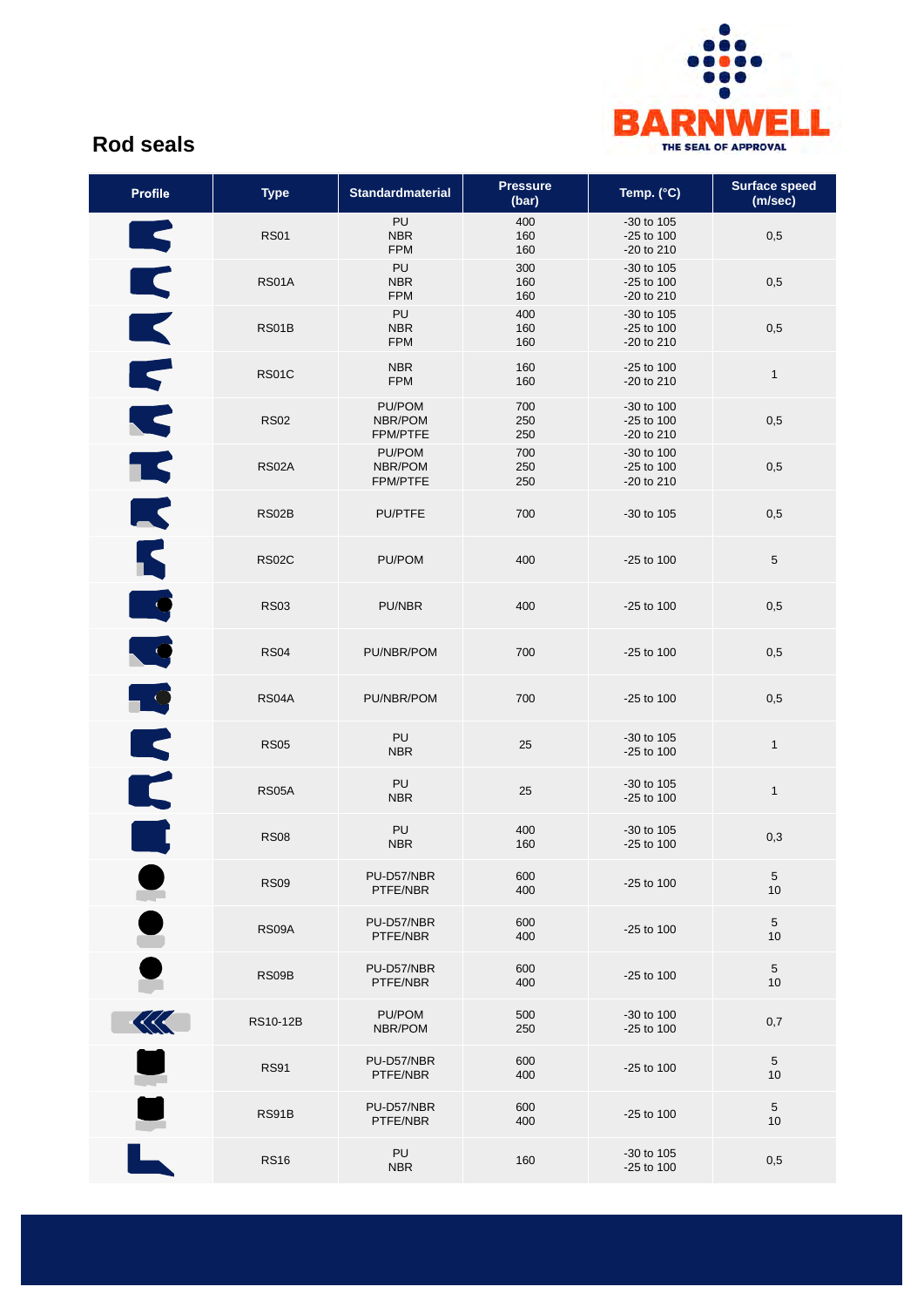

## **Rod seals**

| <b>Profile</b>           | <b>Type</b>  | <b>Standardmaterial</b>                          | <b>Pressure</b><br>(bar) | Temp. (°C)               | <b>Surface speed</b><br>(m/sec) |
|--------------------------|--------------|--------------------------------------------------|--------------------------|--------------------------|---------------------------------|
| <b>IR</b>                | <b>RS17</b>  | PU<br><b>NBR</b>                                 | 400<br>160               | -30 to 105<br>-25 to 100 | 0,5                             |
| 10                       | <b>RS17A</b> | PU/POM                                           | 700                      | -30 to 100               | 0,5                             |
| $\overline{\phantom{a}}$ | <b>RS17B</b> | PU/NBR                                           | 400                      | $-25$ to 100             | 0,5                             |
| 10                       | <b>RS17C</b> | PU/NBR/POM                                       | 700                      | $-25$ to 100             | 0,5                             |
| أأسب                     | <b>RS17D</b> | PU<br><b>NBR</b>                                 | 400<br>160               | -30 to 105<br>-25 to 100 | 0,3                             |
| K                        | <b>RS17E</b> | PU/POM                                           | 700                      | -30 to 100               | 0,3                             |
|                          | <b>RS19</b>  | PTFE-virgin / V-spring<br>PTFE-filled / V-spring | 200<br>400               | -200 to 260              | 15                              |
| NNI                      | <b>RS19A</b> | PTFE/V-spring                                    | 150                      | -200 to 260              | $\overline{2}$                  |
| T                        | <b>RS20</b>  | NBR/POM                                          | 700                      | $-25$ to 100             | 0,5                             |
| <u>the set</u>           | RS31-33      | PU/POM                                           | 500                      | -30 to 100               | 0,5                             |
|                          | <b>RS35</b>  | PU                                               | 400                      | -30 to 105               | 0,4                             |
|                          | <b>RS35A</b> | PU                                               | 400                      | -30 to 105               | 0,4                             |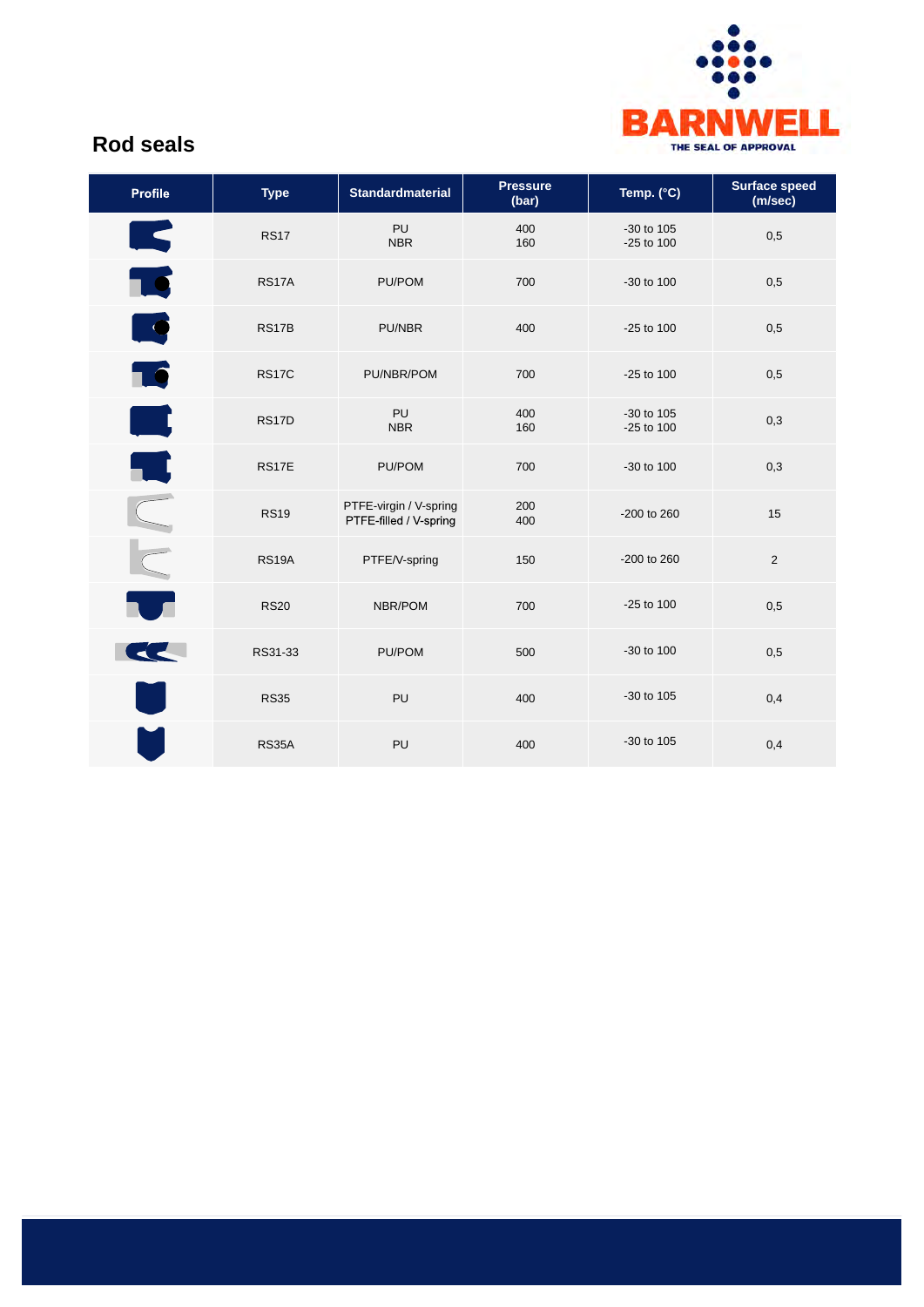

## **Piston seals**

| <b>Profile</b> | <b>Type</b>  | <b>Standardmaterial</b>              | <b>Pressure</b><br>(bar) | Temp. (°C)                               | <b>Surface speed</b><br>(m/sec) |
|----------------|--------------|--------------------------------------|--------------------------|------------------------------------------|---------------------------------|
| K              | <b>PS01</b>  | PU<br><b>NBR</b><br><b>FPM</b>       | 400<br>160<br>160        | -30 to 105<br>$-25$ to 100<br>-20 to 210 | 0,5                             |
| K              | <b>PS01A</b> | PU<br><b>NBR</b><br><b>FPM</b>       | 300<br>160<br>160        | -30 to 105<br>-25 to 100<br>-20 to 210   | 0,5                             |
| $\blacksquare$ | PS01B        | PU<br><b>NBR</b><br><b>FPM</b>       | 400<br>160<br>160        | -30 to 105<br>-25 to 100<br>-20 to 210   | 0,5                             |
|                | PS01C        | <b>NBR</b><br><b>FPM</b>             | 160<br>160               | $-25$ to 100<br>-20 to 210               | $\mathbf{1}$                    |
| E              | <b>PS02</b>  | PU/POM<br>NBR/POM<br><b>FPM/PTFE</b> | 700<br>250<br>250        | -30 to 100<br>$-25$ to 100<br>-20 to 210 | 0,5                             |
| $\blacksquare$ | PS02A        | PU/POM<br>NBR/POM<br><b>FPM/PTFE</b> | 700<br>250<br>250        | -30 to 100<br>-25 to 100<br>-20 to 210   | 0,5                             |
| E              | <b>PS03</b>  | PU/NBR                               | 400                      | $-25$ to 100                             | 0,5                             |
| $\triangle$    | <b>PS04</b>  | PU/NBR/POM                           | 700                      | $-25$ to 100                             | 0,5                             |
| <b>EC</b>      | PS04A        | PU/NBR/POM                           | 700                      | $-25$ to 100                             | 0,5                             |
| K              | <b>PS05</b>  | PU<br><b>NBR</b>                     | 25                       | -30 to 105<br>-25 to 100                 | $\mathbf{1}$                    |
| K              | <b>PS05A</b> | PU<br><b>NBR</b>                     | 25                       | -30 to 105<br>-25 to 100                 | $\mathbf{1}$                    |
|                | <b>PS08</b>  | PU-D57/NBR<br>PTFE/NBR               | 600<br>400               | $-25$ to 100                             | 5<br>15                         |
| Ľ              | PS08A        | PU/NDR<br>PU-D57/NBR<br>PTFE/NBR     | 250<br>400<br>400        | -25 to 100                               | $\mathbf{1}$<br>5<br>15         |
|                | PS08B        | PU-D57/NBR<br>PTFE/NBR               | 600<br>400               | $-25$ to 100                             | $\,$ 5 $\,$<br>10               |
| ж              | <b>PS08C</b> | PTFE/NBR                             | 400                      | $-25$ to 100                             | $\overline{2}$                  |
|                | <b>PS08D</b> | PTFE/NBR                             | 400                      | $-25$ to 100                             | $\mathbf{3}$                    |
|                | PS08E        | PU-D57/NBR<br>PTFE/NBR               | 600<br>400               | $-25$ to 100                             | 5<br>10                         |
|                | PS08F        | PU-D57/NBR<br>PU/NBR                 | 400<br>250               | $-25$ to 100                             | $\,$ 5 $\,$<br>1                |
|                | <b>PS81</b>  | PU-D57/NBR<br>PTFE/NBR               | 600<br>400               | $-25$ to 100                             | 5<br>10                         |
|                | PS81B        | PU-D57/NBR<br>PTFE/NBR               | 600<br>400               | $-25$ to 100                             | 5<br>10                         |
|                | <b>PS81C</b> | PU/NDR<br>PU-D57/NBR<br>PTFE/NBR     | 250<br>400<br>400        | $-25$ to 100                             | $\mathbf{1}$<br>5<br>15         |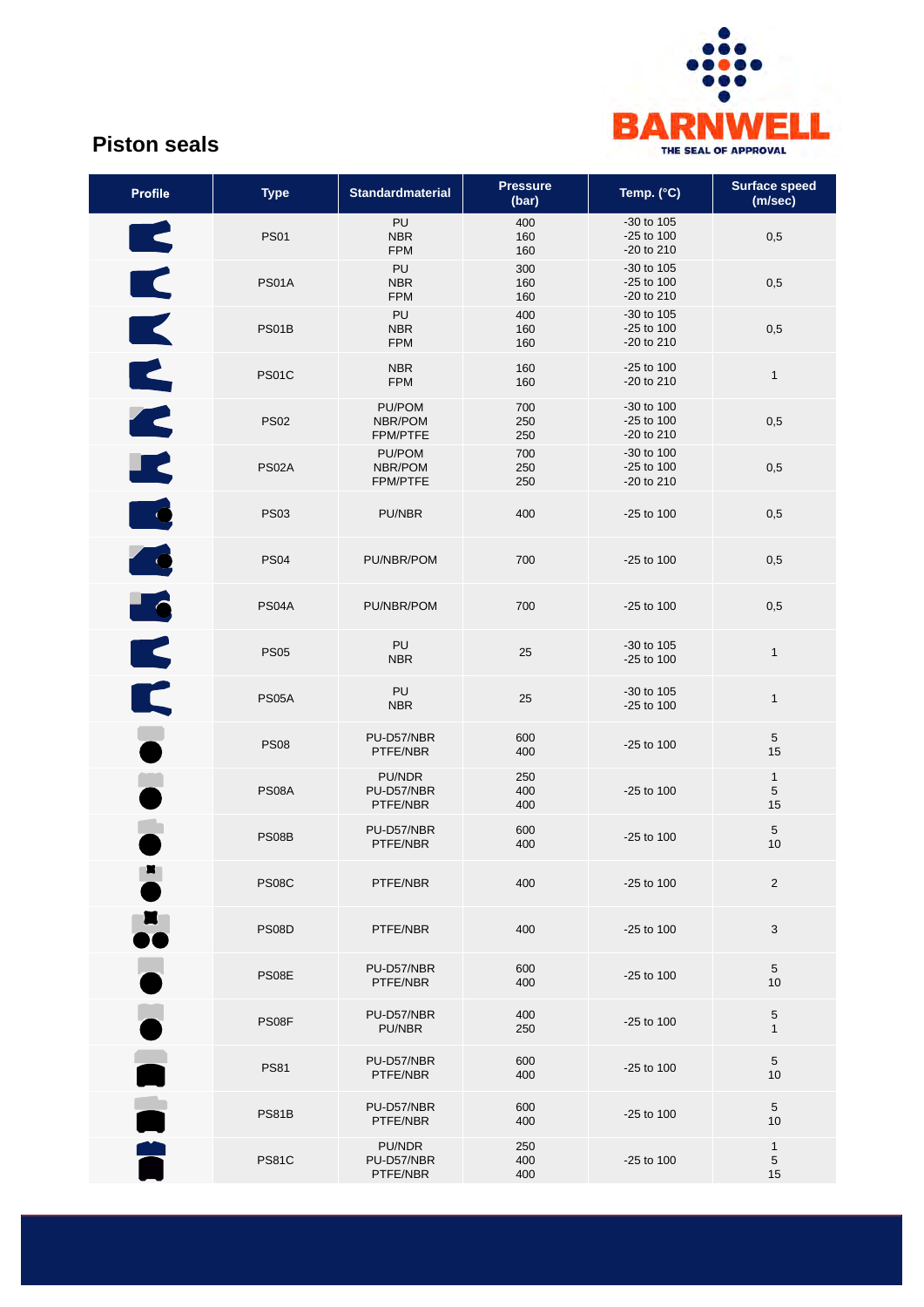

## **Piston seals**

| <b>Profile</b>                                                                                                        | <b>Type</b>  | <b>Standardmaterial</b>                          | <b>Pressure</b><br>(bar) | Temp. (°C)                 | <b>Surface speed</b><br>(m/sec) |
|-----------------------------------------------------------------------------------------------------------------------|--------------|--------------------------------------------------|--------------------------|----------------------------|---------------------------------|
|                                                                                                                       | <b>PS09</b>  | PU/NBR/POM                                       | 400                      | -25 to 100                 | 0,5                             |
|                                                                                                                       | PS09A        | PTFE/NBR/POM                                     | 400                      | $-25$ to $100$             | $\mathbf{1}$                    |
|                                                                                                                       | PS10-12B     | PU/POM<br>NBR/POM                                | 500<br>250               | -30 to 100<br>-25 to 100   | 0,7                             |
| <b>The Contract of the Contract of the Contract of the Contract of the Contract of the Contract of The Contract o</b> | <b>PS16</b>  | <b>PU</b><br><b>NBR</b>                          | 160                      | -30 to 105<br>-25 to 100   | 0,5                             |
|                                                                                                                       | <b>PS16A</b> | PU<br><b>NBR</b>                                 | 160                      | -30 to 105<br>$-25$ to 100 | 0,5                             |
|                                                                                                                       | <b>PS17</b>  | PU/POM<br>NBR/POM                                | 400<br>250               | $-25$ to 100               | 0,5                             |
|                                                                                                                       | <b>PS17A</b> | PU/POM<br>NBR/POM                                | 400<br>250               | $-25$ to 100               | 0,5                             |
| . .                                                                                                                   | PS17B        | PU/POM<br>NBR/POM                                | 400<br>250               | $-25$ to 100               | 0,5                             |
|                                                                                                                       | <b>PS19</b>  | PTFE-virgin / V-spring<br>PTFE-filled / V-spring | 200<br>400               | -200 to 260                | 15                              |
|                                                                                                                       | <b>PS19A</b> | PTFE-virgin / V-spring<br>PTFE-filled / V-spring | 200<br>400               | -200 to 260                | $\overline{2}$                  |
| $\blacksquare$                                                                                                        | <b>PS20</b>  | NBR/POM                                          | 700                      | $-25$ to 100               | 0,5                             |
| <b>All</b>                                                                                                            | <b>PS23</b>  | PU/NBR/POM                                       | 400                      | $-25$ to 100               | 0,5                             |
|                                                                                                                       | <b>PS35</b>  | PU                                               | 400                      | -30 to 105                 | 0,4                             |
|                                                                                                                       | <b>PS35A</b> | PU                                               | 400                      | $-30$ to $105$             | 0,4                             |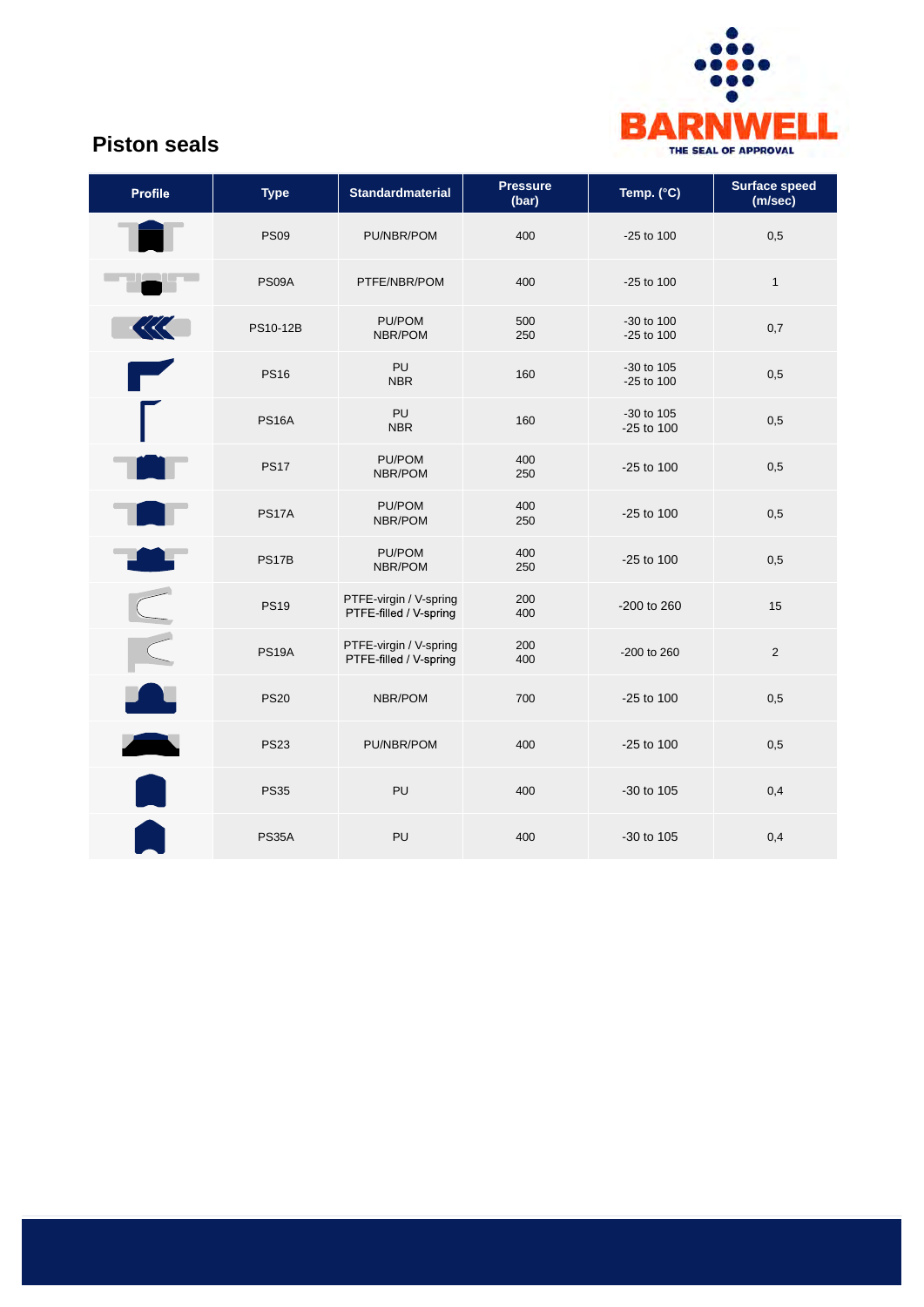

# **Symmetrical seals** | Piston-, Rod seals

| <b>Profile</b>           | <b>Type</b>       | <b>Standardmaterial</b>                                        | <b>Pressure</b><br>(bar) | Temp. (°C)                                 | <b>Surface speed</b><br>(m/sec) |
|--------------------------|-------------------|----------------------------------------------------------------|--------------------------|--------------------------------------------|---------------------------------|
|                          | <b>PRS06</b>      | PU<br><b>NBR</b>                                               | 400<br>160               | -30 to 105<br>$-25$ to 100                 | 0,5                             |
| E                        | PRS06A            | PU<br><b>NBR</b>                                               | 300<br>160               | -30 to 105<br>$-25$ to 100                 | 0,5                             |
| K                        | PRS06B            | PU<br><b>NBR</b>                                               | 400<br>160               | -30 to 105<br>$-25$ to 100                 | 0,5                             |
| a<br>M                   | PRS06C            | <b>PU</b><br><b>NBR</b>                                        | 400<br>160               | $-30$ to $105$<br>$-25$ to 100             | 0,3                             |
|                          | PRS06D            | PU<br><b>NBR</b>                                               | 400<br>160               | -30 to 105<br>$-25$ to 100                 | 0,5                             |
| E                        | PRS06E            | PU<br><b>NBR</b>                                               | 400<br>160               | $-30$ to $105$<br>$-25$ to 100             | 0,5                             |
|                          | PRS07             | PU/NBR                                                         | 400                      | $-25$ to 100                               | 0,5                             |
|                          | PRS10SP           | PU<br><b>FPM</b><br><b>POM</b>                                 |                          | -30 to 105<br>$-20$ to $210$<br>-60 to 100 |                                 |
| 保                        | PRS10-12          | PU/POM<br>NBR/POM                                              | 500<br>250               | -30 to 100<br>$-25$ to 100                 | 0,5                             |
| $\overline{\mathcal{A}}$ | <b>PRS10-12A</b>  | PU/POM<br>NBR/POM                                              | 500<br>250               | -30 to 100<br>$-25$ to 100                 | 0,7                             |
|                          | PRS13-15          | PU/POM<br>NBR/POM                                              | 500<br>250               | $-30$ to $100$<br>$-25$ to 100             | 0,5                             |
|                          | <b>PRS18</b>      | PU/NBR                                                         | 400                      | -25 to 100                                 | 0,5                             |
|                          | PRS <sub>19</sub> | PTFE-virgin / V-spring<br>PTFE-filled / V-spring               | 200<br>400               | -200 to 260                                | 15                              |
|                          | PRS19B            | PTFE-virgin / Helicoil Spring<br>PTFE-filled / Helicoil Spring | 200<br>400               | -200 to 260                                | 5                               |
|                          | PRS19C            | PTFE-virgin / Helicoil Spring<br>PTFE-filled / Helicoil Spring | 200<br>400               | -200 to 260                                | 5                               |
|                          | PRS19D            | PTFE-virgin / Helicoil Spring<br>PTFE-filled / Helicoil Spring | 200<br>400               | -200 to 260                                | $\sqrt{5}$                      |
|                          | <b>PRS22</b>      | PU/POM<br>NBR/POM<br>FPM/PTFE                                  | 400<br>160<br>160        | -30 to 100<br>-25 to 100<br>-20 to 210     | 0,5                             |
| R                        | <b>PRS25-27</b>   | PTFE-virgin<br>PTFE-filled                                     | 100                      | -200 to 260                                | 1,5                             |
|                          | PRS99             | PU<br><b>NBR</b><br><b>FPM</b>                                 | 400<br>160<br>160        | -30 to 105<br>$-25$ to 100<br>-20 to 210   | 0,5                             |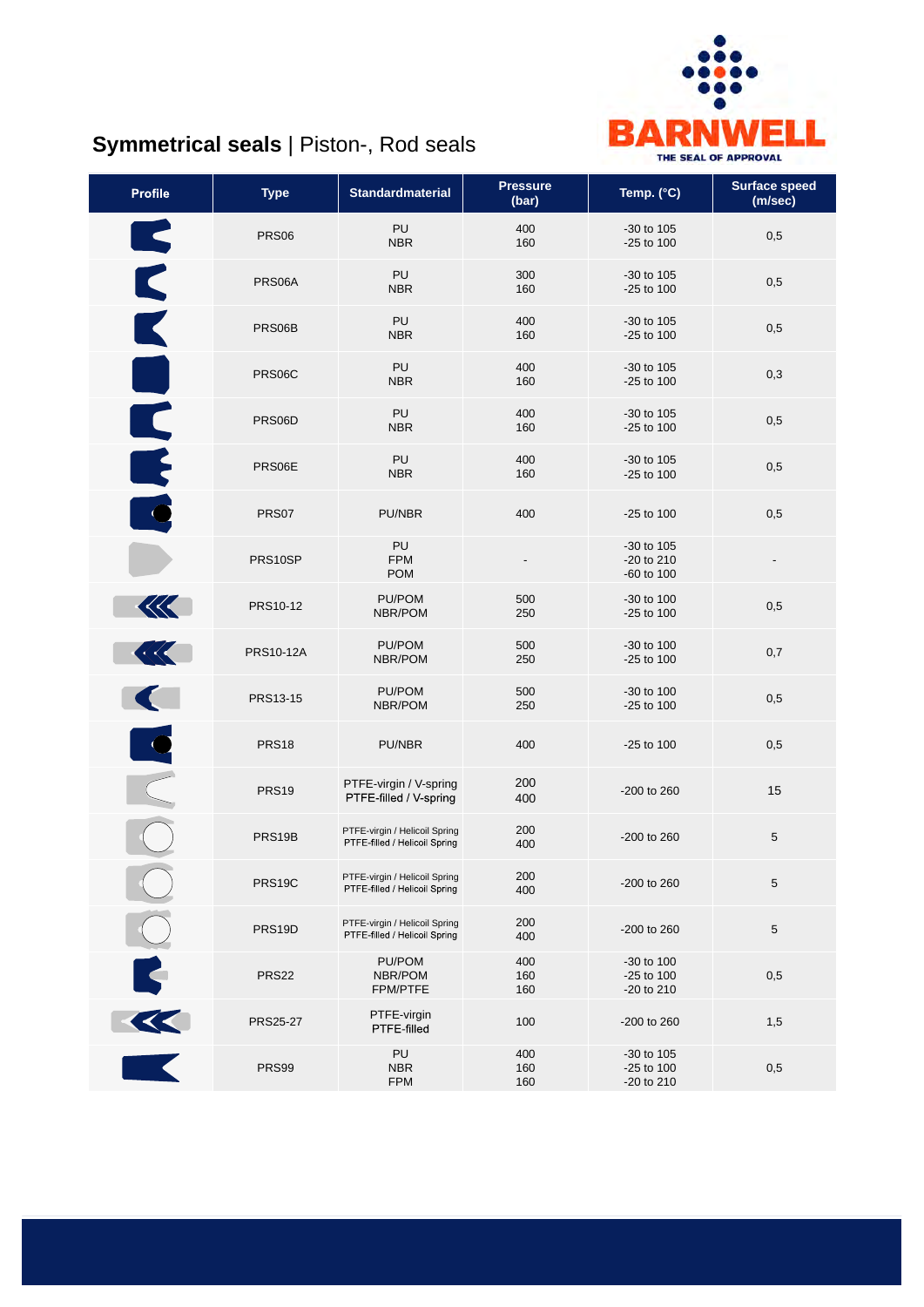

# **Back-up rings**

| <b>Profile</b> | <b>Type</b>       | <b>Standardmaterial</b>   | <b>Pressure</b><br>(bar) | Temp. (°C)                        | <b>Surface speed</b><br>(m/sec) |
|----------------|-------------------|---------------------------|--------------------------|-----------------------------------|---------------------------------|
|                | BUR08             | <b>POM</b><br><b>PTFE</b> |                          | $-60$ to 100<br>$-200$ to $260$   |                                 |
|                | BUR09             | <b>POM</b><br><b>PTFE</b> |                          | $-60$ to $100$<br>$-200$ to $260$ |                                 |
|                | <b>BUR10</b>      | <b>POM</b><br><b>PTFE</b> |                          | $-60$ to $100$<br>$-200$ to $260$ |                                 |
|                | <b>BUR11</b>      | <b>POM</b><br><b>PTFE</b> |                          | $-60$ to $100$<br>$-200$ to $260$ |                                 |
|                | BUR <sub>12</sub> | <b>POM</b><br><b>PTFE</b> |                          | $-60$ to $100$<br>$-200$ to $260$ |                                 |
|                | BUR <sub>13</sub> | <b>POM</b><br><b>PTFE</b> |                          | $-60$ to $100$<br>$-200$ to $260$ |                                 |

# **Guide rings**

| <b>Profile</b> | <b>Type</b> | <b>Standardmaterial</b>                        | <b>Pressure</b><br>(bar) | Temp. (°C)                              | <b>Surface speed</b><br>(m/sec) |
|----------------|-------------|------------------------------------------------|--------------------------|-----------------------------------------|---------------------------------|
|                | BWR01       | <b>POM</b><br><b>PTFE</b><br>Polyester-fabric* |                          | -60 to 100<br>-200 to 260<br>-40 to 130 | $\overline{4}$                  |
|                | BWR01A      | <b>POM</b><br><b>PTFE</b>                      |                          | -60 to 100<br>-200 to 260               | $\overline{4}$                  |
|                | BWR03       | <b>POM</b><br><b>PTFE</b>                      |                          | $-60$ to $100$<br>-200 to 260           | $\overline{4}$                  |
|                | BWR04       | <b>POM</b><br><b>PTFE</b>                      |                          | $-60$ to $100$<br>-200 to 260           | $\overline{4}$                  |
|                | BWR05       | <b>POM</b><br>PTFE                             |                          | $-60$ to $100$<br>-200 to 260           | $\overline{4}$                  |
|                | BWR06       | <b>POM</b><br><b>PTFE</b>                      |                          | -60 to 100<br>-200 to 260               | $\overline{4}$                  |
|                | BWR07       | <b>POM</b><br><b>PTFE</b>                      |                          | -60 to 100<br>-200 to 260               | $\overline{4}$                  |
|                | BWR08       | <b>POM</b><br><b>PTFE</b>                      |                          | $-60$ to $100$<br>-200 to 260           | $\overline{4}$                  |
|                | BWR09       |                                                |                          |                                         |                                 |

\* Various dimensions available in reels.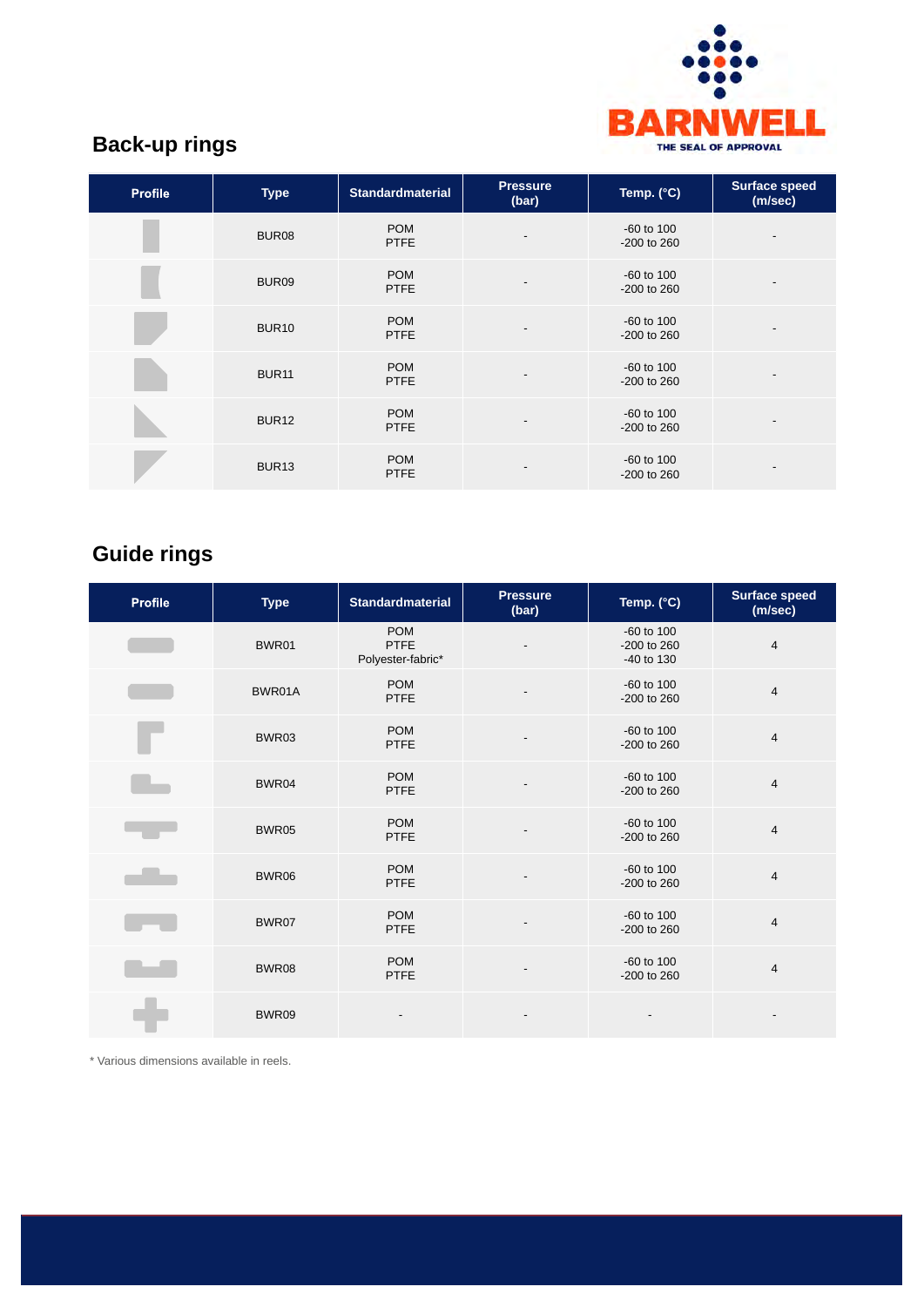

## **Rotary seals**

| <b>Profile</b>                       | <b>Type</b>      | <b>Standardmaterial</b>         | <b>Pressure</b><br>(bar) | Temp. (°C)                                   | <b>Surface speed</b><br>(m/sec) |
|--------------------------------------|------------------|---------------------------------|--------------------------|----------------------------------------------|---------------------------------|
|                                      | OS01A            | PU/POM*<br>NBR/POM*<br>FPM/PTFE | 0,5<br>0,5<br>0,5        | -30 to 100<br>$-25$ to 100<br>$-20$ to $210$ | $\,$ 5 $\,$<br>10<br>15         |
|                                      | OS02A            | PU/POM*<br>NBR/POM*<br>FPM/PTFE | 0,5<br>0,5<br>0,5        | -30 to 100<br>$-25$ to 100<br>$-20$ to $210$ | $5\phantom{.0}$<br>10<br>15     |
| MAND                                 | OS03A            | PU<br><b>NBR</b><br><b>FPM</b>  | 0,5<br>0,5<br>0,5        | -30 to 100<br>$-25$ to 100<br>-20 to 210     | $5\phantom{.0}$<br>10<br>15     |
|                                      | OS <sub>08</sub> | PU<br><b>NBR</b>                | $\overline{\phantom{0}}$ | -30 to 105<br>-25 to 100                     | $\,$ 5 $\,$<br>10               |
|                                      | OS08A            | PU<br><b>NBR</b>                |                          | $-30$ to $105$<br>-25 to 100                 | $5\phantom{.0}$<br>10           |
|                                      | R03              | PU/POM<br>NBR/POM               | 400<br>250               | -30 to 100<br>-25 to 100                     | 0,2<br>0,2                      |
|                                      | <b>R04</b>       | PU<br><b>NBR</b>                | 160<br>100               | $-30$ to $105$<br>-25 to 100                 | 0,2<br>0,2                      |
|                                      | <b>R04A</b>      | PU<br><b>NBR</b>                | 160<br>100               | -30 to 105<br>$-25$ to 100                   | 0,2<br>0,2                      |
|                                      | <b>R05</b>       | <b>PU</b><br><b>NBR</b>         | 160<br>100               | -30 to 105<br>$-25$ to 100                   | 0,2<br>0,2                      |
| i<br>Li                              | <b>R05A</b>      | PU<br><b>NBR</b>                | 160<br>100               | -30 to 105<br>-25 to 100                     | 0,2<br>0,2                      |
| $\blacksquare$                       | <b>VR06</b>      | <b>NBR</b>                      |                          | -25 to 100                                   | 25                              |
| $\boldsymbol{\mu}$                   | VR07             | <b>NBR</b>                      |                          | $-25$ to 100                                 | 25                              |
| $\bullet$                            | <b>R08</b>       | PTFE/NBR                        | 350                      | -25 to 100                                   | 0,4                             |
|                                      | <b>R08D</b>      | PTFE/NBR                        | 350                      | $-25$ to 100                                 | 0,4                             |
|                                      | R <sub>09</sub>  | PTFE/NBR                        | 350                      | $-25$ to 100                                 | 0,4                             |
| <b>Service Service</b><br>$\sqrt{2}$ | <b>R09A</b>      | PTFE/NBR                        | 350                      | -25 to 100                                   | 0,4                             |
| <b>MAX</b>                           | R <sub>10</sub>  | PTFE/NBR                        | 350                      | -25 to 100                                   | 0,4                             |
| <u>Mari</u>                          | <b>R10A</b>      | PTFE/NBR                        | 350                      | -25 to 100                                   | 0,4                             |
| $\bullet$                            | R <sub>11</sub>  | PTFE/NBR                        | 350                      | -25 to 100                                   | 0,4                             |
|                                      | <b>R11D</b>      | PTFE/NBR                        | 350                      | -25 to 100                                   | 0,4                             |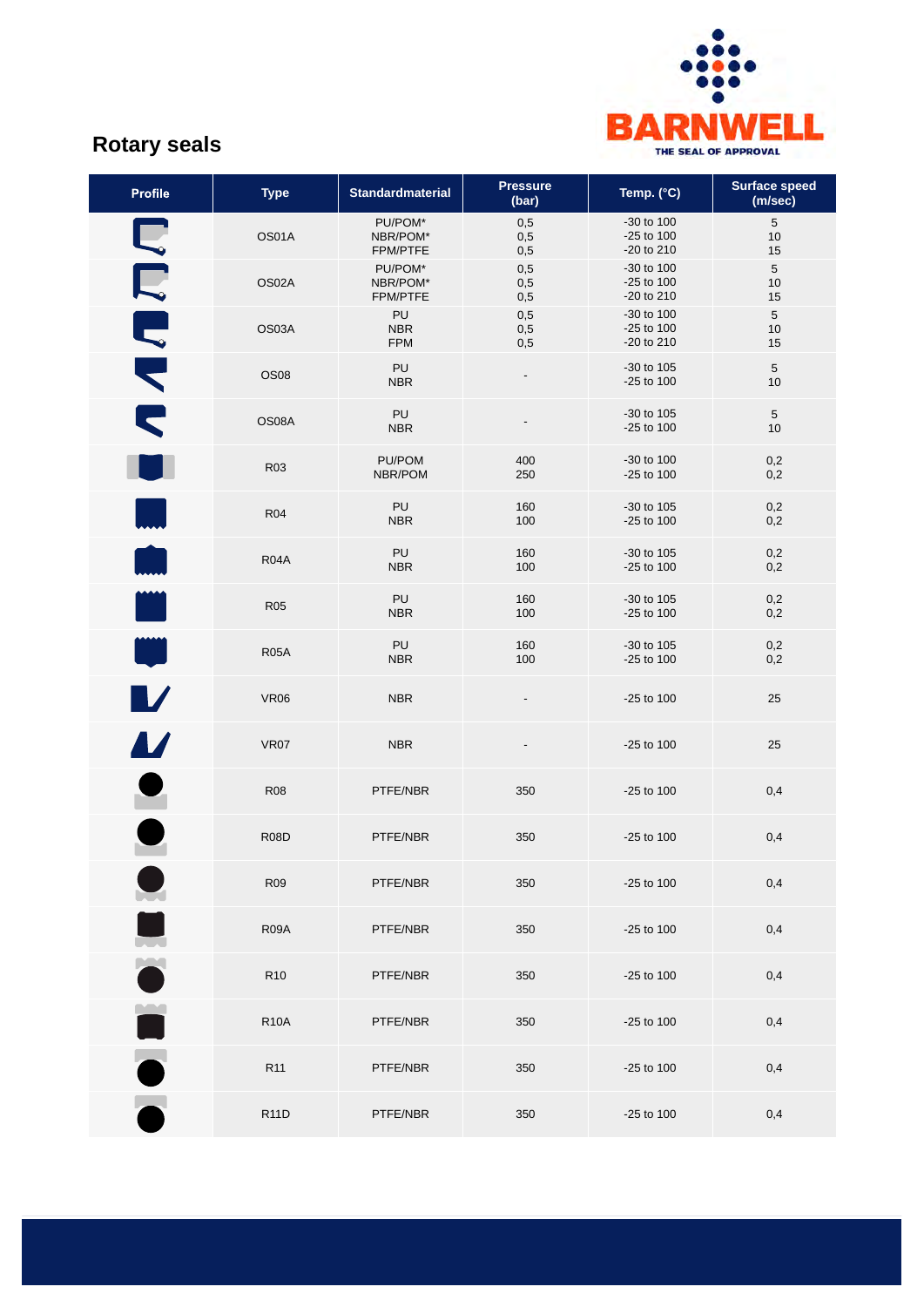

| <b>Profile</b> | <b>Type</b> | <b>Standardmaterial</b> | <b>Pressure</b><br>(bar) | Temp. (°C) | Surface speed<br>(m/sec) |
|----------------|-------------|-------------------------|--------------------------|------------|--------------------------|
|                | <b>R35A</b> | PU<br><b>NBR</b>        | 800<br>250               | 105<br>100 | $\overline{\phantom{0}}$ |
|                | <b>R35B</b> | PU<br><b>NBR</b>        | 800<br>250               | 105<br>100 | $\overline{\phantom{0}}$ |

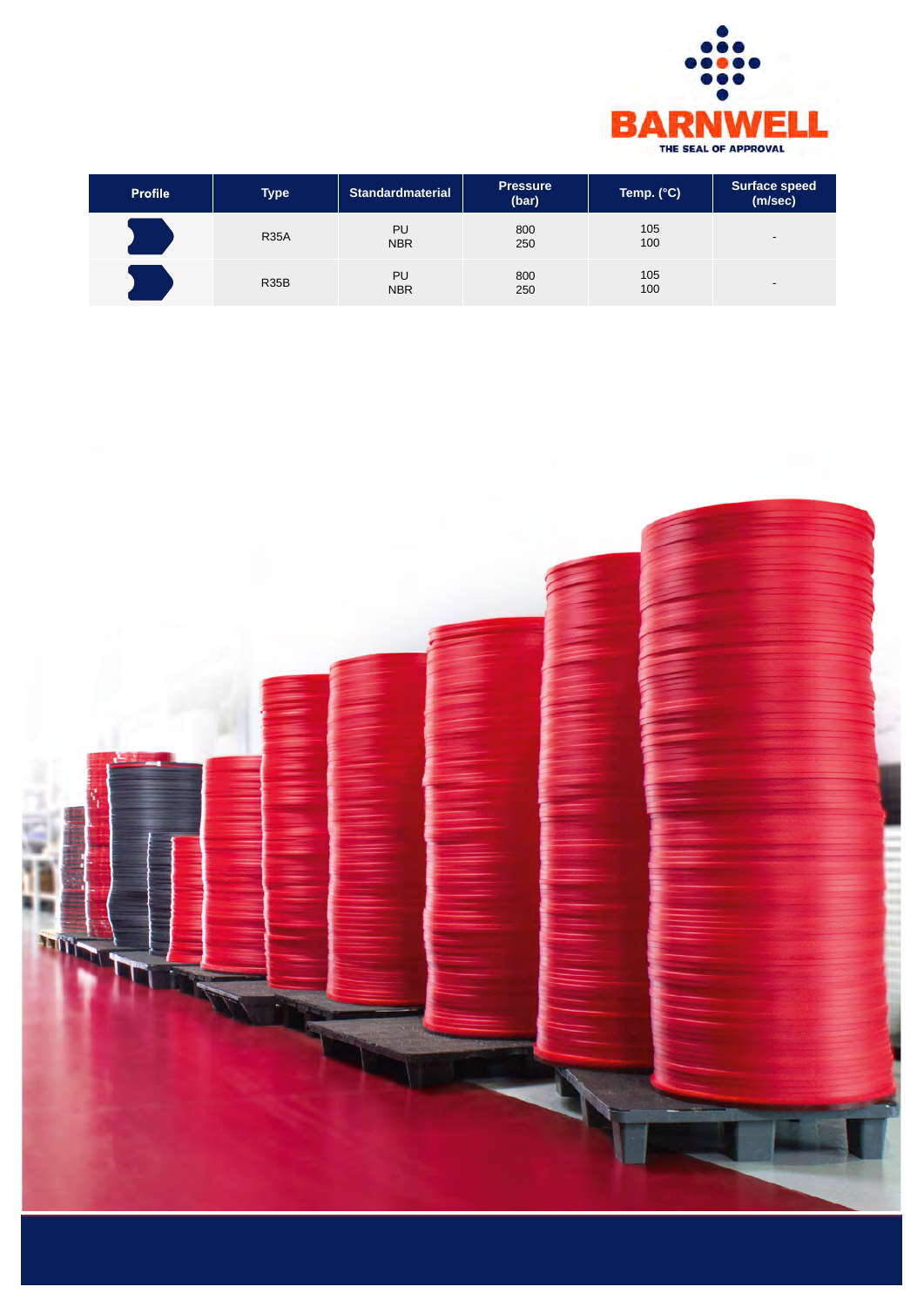

## **Static seals and O-rings**

| <b>Profile</b>         | <b>Type</b>      | <b>Standardmaterial</b>                                        | <b>Pressure</b><br>(bar) | Temp. (°C)                               | <b>Surface speed</b><br>(m/sec) |
|------------------------|------------------|----------------------------------------------------------------|--------------------------|------------------------------------------|---------------------------------|
|                        | FL01A            | PU<br><b>FPM</b><br><b>EPDM</b>                                | 400<br>250<br>250        | -30 to 105<br>-20 to 210<br>-50 to 130   |                                 |
|                        | FL02B            | PU<br><b>FPM</b><br><b>EPDM</b>                                | 400<br>250<br>250        | -30 to 105<br>-20 to 210<br>-50 to 130   |                                 |
| <b>Service Service</b> | <b>FL03</b>      | PU<br><b>NBR</b><br><b>FPM</b>                                 | 600<br>250<br>250        | -30 to 105<br>-25 to 100<br>-20 to 210   |                                 |
| $\bullet$              | FL <sub>04</sub> | PU<br><b>NBR</b>                                               | 400<br>160               | -30 to 105<br>-25 to 100                 | 0,3                             |
|                        | <b>FL05</b>      | PU<br><b>NBR</b>                                               | 400<br>160               | -30 to 105<br>-25 to 100                 | 0,3                             |
|                        | <b>FL06</b>      | PTFE-virgin / Helicoil Spring<br>PTFE-filled / Helicoil Spring | 200<br>400               | -60 to 200                               | 0,1                             |
|                        | FL07             | PTFE-virgin / Helicoil Spring<br>PTFE-filled / Helicoil Spring | 200<br>400               | -60 to 200                               | 0,1                             |
|                        | <b>FL08</b>      | PTFE-virgin / Helicoil Spring<br>PTFE-filled / Helicoil Spring | 200<br>400               | -60 to 200                               | 0,1                             |
|                        | <b>OR</b>        | <b>PU</b><br><b>NBR</b><br><b>FPM</b>                          | 600<br>160<br>160        | -30 to 105<br>$-25$ to 100<br>-20 to 210 |                                 |
|                        | ORH              | PU<br><b>NBR</b><br><b>FPM</b>                                 | 600<br>160<br>160        | -30 to 105<br>$-25$ to 100<br>-20 to 210 |                                 |
|                        | <b>ORV</b>       | PU<br><b>NBR</b><br><b>FPM</b>                                 | 600<br>160<br>160        | -30 to 105<br>-25 to 100<br>-20 to 210   |                                 |
|                        | QR01             | PU<br><b>NBR</b><br><b>FPM</b>                                 | 600<br>160<br>160        | -30 to 105<br>-25 to 100<br>-20 to 210   |                                 |
|                        | QR02             | PU<br><b>NBR</b><br><b>FPM</b>                                 | 600<br>160<br>160        | -30 to 105<br>$-25$ to 100<br>-20 to 210 |                                 |
|                        | <b>SS01</b>      | PU<br><b>NBR</b><br><b>FPM</b>                                 | 600<br>250<br>250        | -30 to 105<br>$-25$ to 100<br>-20 to 210 |                                 |

# **Customized seals and machined parts**

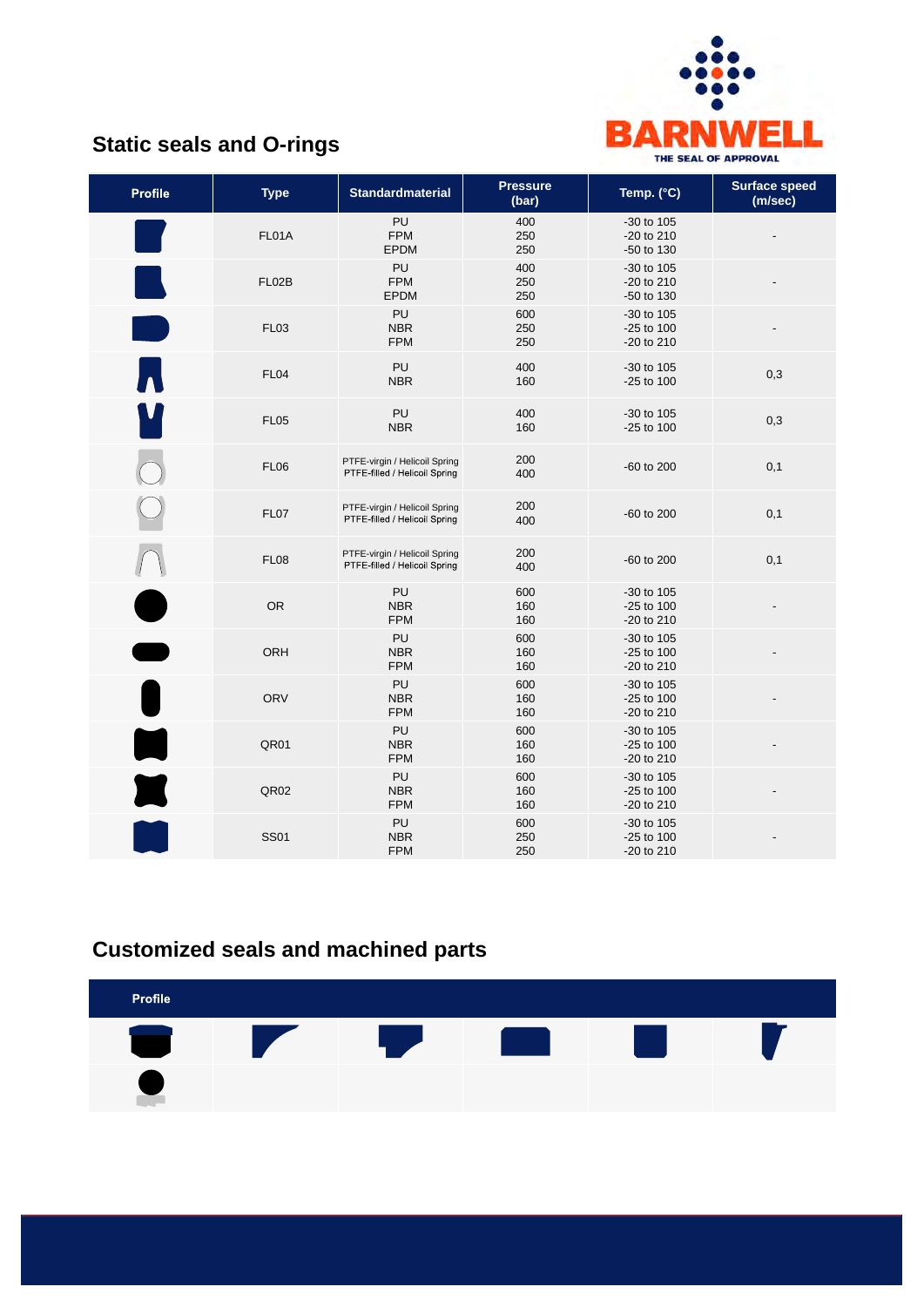

## **Mining seals**

| <b>Profile</b>                                                                                                                                                                                                                 | <b>Type</b>     | <b>Standardmaterial</b> | <b>Pressure</b><br>(bar)                       | Temp. (°C)     | <b>Surface speed</b><br>(m/sec) |
|--------------------------------------------------------------------------------------------------------------------------------------------------------------------------------------------------------------------------------|-----------------|-------------------------|------------------------------------------------|----------------|---------------------------------|
| <b>Service Service</b>                                                                                                                                                                                                         | P <sub>50</sub> | PU/POM                  | 400 dyn.<br>1500 stat.**                       | $-30$ to $100$ | 0,5<br>0,2                      |
| $\bullet$                                                                                                                                                                                                                      | <b>P50A</b>     | PU/POM                  | 400 dyn.<br>1500 stat.**                       | $-30$ to $100$ | 0,5<br>0,2                      |
| А                                                                                                                                                                                                                              | P <sub>51</sub> | PU/NBR/POM              | 400 dyn.<br>1500 stat.**                       | $-25$ to 100   | 0,5<br>0,2                      |
| <b>A</b>                                                                                                                                                                                                                       | <b>P51A</b>     | PU/NBR/POM              | 400 dyn.<br>1500 stat.**                       | -25 to 100     | 0,5<br>0,2                      |
| A                                                                                                                                                                                                                              | <b>P51G</b>     | PU/NBR/POM              | 400 dyn.<br>1500 stat.**                       | -25 to 100     | 0,5<br>0,2                      |
| <u>rang pa</u>                                                                                                                                                                                                                 | P <sub>52</sub> | PU/POM                  | 700 dyn.<br>1500 stat.**                       | -30 to 100     | 0,5<br>0,2                      |
| A                                                                                                                                                                                                                              | P <sub>53</sub> | PU/NBR/POM              | 700 dyn.<br>1500 stat.**                       | -25 to 100     | 0,5<br>0,2                      |
| A                                                                                                                                                                                                                              | P <sub>54</sub> | PU/NBR/POM              | 400 dyn.<br>1500 stat.**                       | $-25$ to 100   | 0,5<br>0,2                      |
| The Second Second Second Second Second Second Second Second Second Second Second Second Second Second Second Second Second Second Second Second Second Second Second Second Second Second Second Second Second Second Second S | <b>P54A</b>     | PU/NBR/POM              | 400 dyn.<br>1500 stat.**                       | -25 to 100     | 0,5<br>0,2                      |
| H.                                                                                                                                                                                                                             | P <sub>55</sub> | PU/POM<br>NBR/POM       | 700 dyn./1500 stat.**<br>400 dyn./1500 stat.** | $-25$ to 100   | 0,5/0,2<br>0,5/0,2              |
| 19                                                                                                                                                                                                                             | <b>R50</b>      | PU/NBR/POM              | 700                                            | -25 to 100     | 0,5                             |
| <b>TES</b>                                                                                                                                                                                                                     | <b>R50A</b>     | PU/NBR/POM              | 700                                            | -25 to 100     | 0,5                             |
| Lo                                                                                                                                                                                                                             | R <sub>51</sub> | PU/NBR                  | 400                                            | $-25$ to $100$ | 0,5                             |
| Ł                                                                                                                                                                                                                              | <b>R52</b>      | PU/POM                  | 700                                            | $-30$ to $100$ | 0,5                             |
|                                                                                                                                                                                                                                | <b>R53</b>      | PU                      | 400                                            | -30 to 105     | 0,5                             |
| K                                                                                                                                                                                                                              | <b>W50</b>      | PU                      |                                                | -30 to 105     | $\sqrt{2}$                      |
| $\blacksquare$                                                                                                                                                                                                                 | W51             | PU                      |                                                | -30 to 105     | $\sqrt{2}$                      |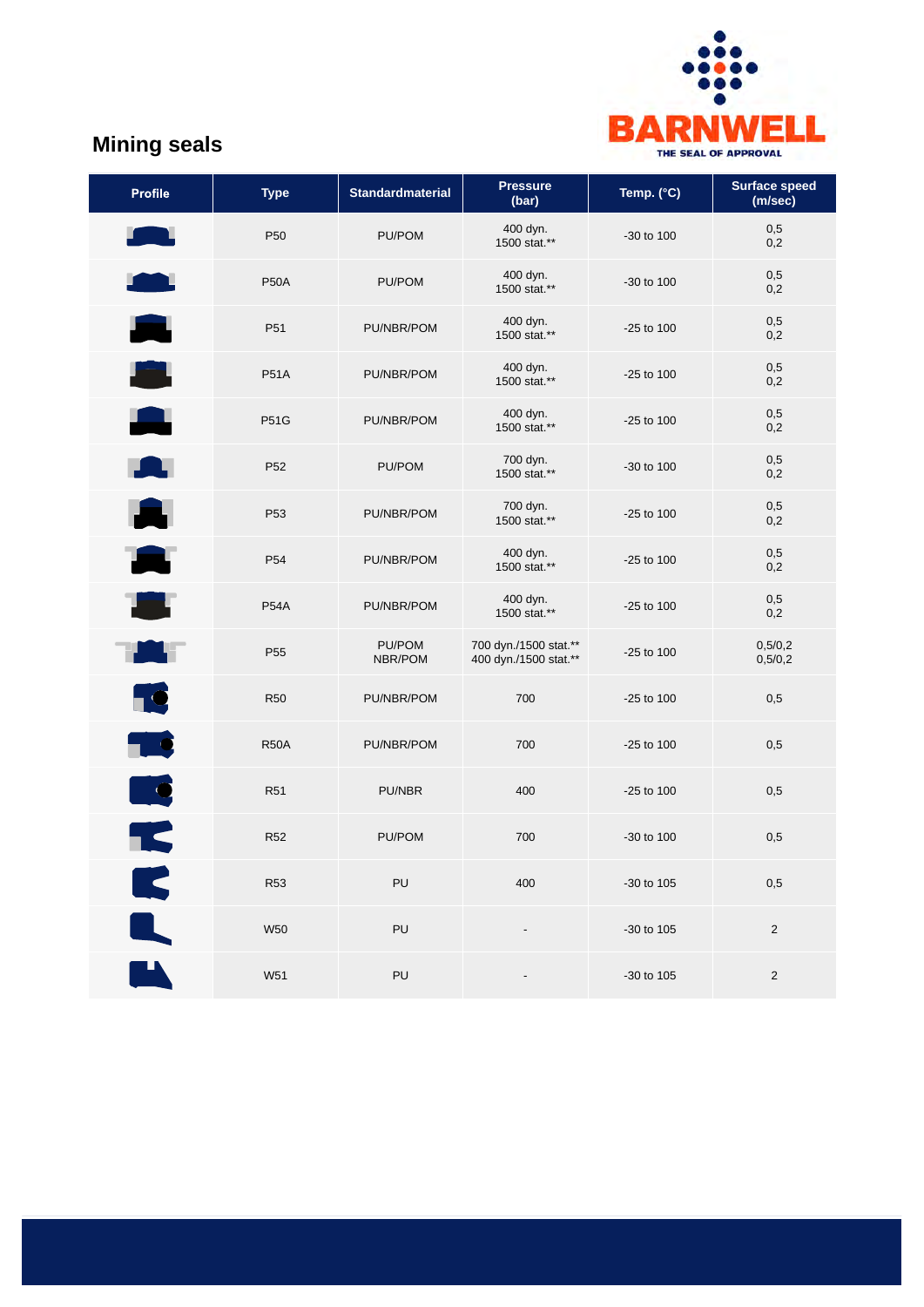

## **Mining seals**

| <b>Profile</b>                               | <b>Type</b>     | <b>Standardmaterial</b>   | <b>Pressure</b><br>(bar) | Temp. (°C)                        | <b>Surface speed</b><br>(m/sec) |
|----------------------------------------------|-----------------|---------------------------|--------------------------|-----------------------------------|---------------------------------|
|                                              | W <sub>53</sub> | PU/POM*                   | $\overline{\phantom{a}}$ | $-30$ to $80$                     | 2                               |
| a sa salah sahiji désa di kacamatan Sulawesi | W54             | PU                        | $\overline{\phantom{a}}$ | $-30$ to $105$                    | 2                               |
|                                              | BWR01-P         | <b>POM</b><br><b>PTFE</b> | $\overline{\phantom{a}}$ | $-60$ to $100$<br>$-200$ to $260$ | 4                               |
|                                              | BWR01-R         | <b>POM</b><br><b>PTFE</b> |                          | $-60$ to $100$<br>$-200$ to $260$ | $\overline{4}$                  |
| - C                                          | P <sub>58</sub> | PU                        | 400                      | $-30$ to 105                      | 0,3                             |

\* For technical reasons POM should be used up to a maximum temperature of 80° C only. For higher temperature we recommend Aluminum/Steel.<br>\*\* The maximum pressure allowance for dynamic and static application is dependent on

The listed application parameters represent only a guide and should not occur simulatneously. Pressure, speed, temperature as well as the gap dimension, but also the fluid itself are determining factors which influence each other. The data refer to the generally valid and known data in the seal technology. By means of a careful selection of specific materials for the different applications the documented data may be optimized accordingly.

The seal geometries shown in the profile synopses are standard profiles. In addition, all the profiles can get adapted to special working conditions. Besides the listet standard profiles we deliver special profiles according to customer's drawings which match the individual requirements. All seals are turned workpieces up to an outside diameter of 1.850 mm and can get delivered with short notice.

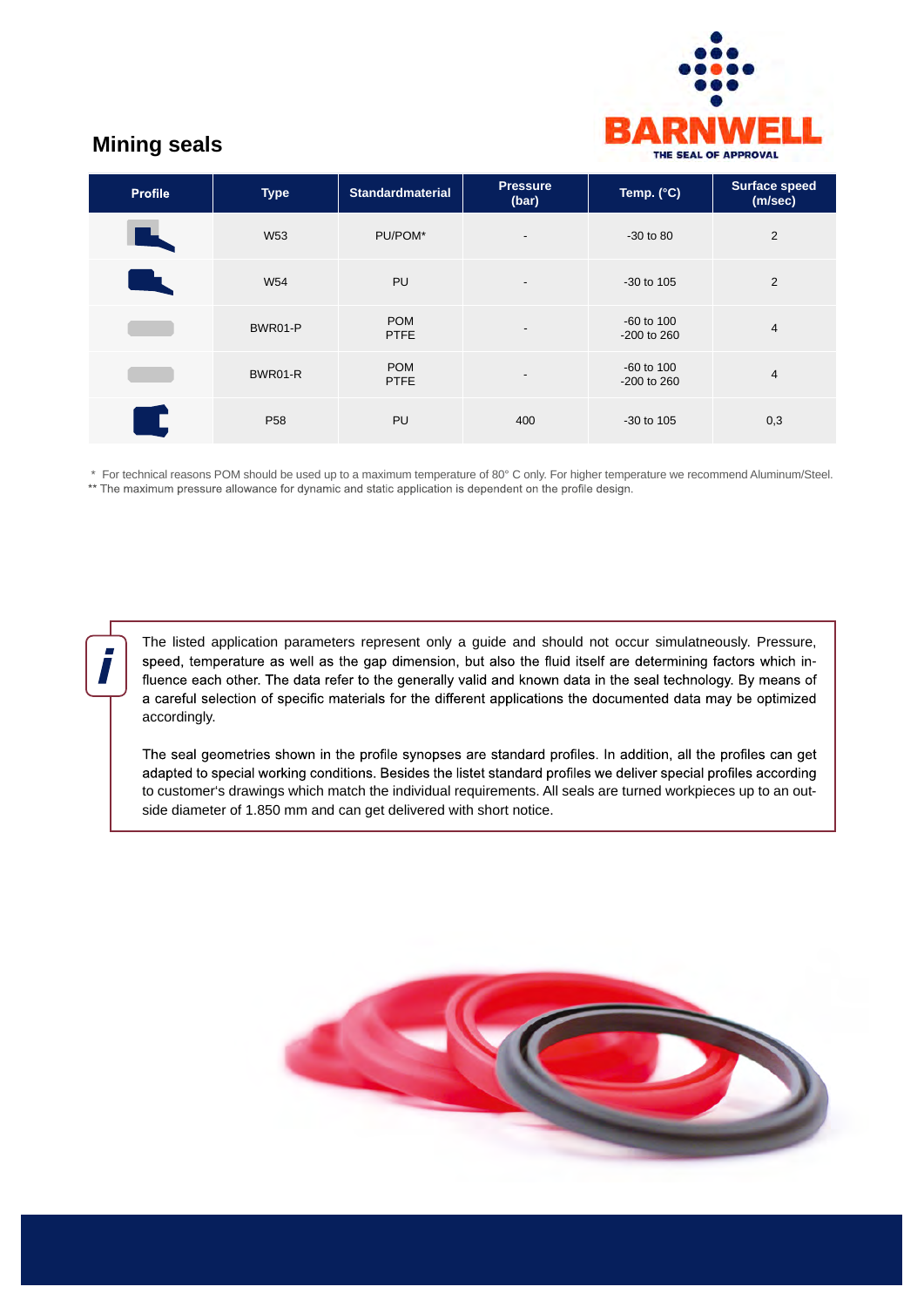

## **Table of materials**

|                                                                                  | <b>Description</b>                                          | Color | <b>Application</b><br>temp. | Hardn. at 20°C    | <b>Main application</b>                                                                                                                                                                                                                                                                            |  |
|----------------------------------------------------------------------------------|-------------------------------------------------------------|-------|-----------------------------|-------------------|----------------------------------------------------------------------------------------------------------------------------------------------------------------------------------------------------------------------------------------------------------------------------------------------------|--|
| all Polyurethane grades resistant to hydrolysis<br>$\ast$<br><b>POLYURETHANE</b> | PU<br>U500-R95<br>red                                       |       | $-30$ to $+125^{\circ}$ C   | Shore A $95 + -2$ | Lip seals, wiper rings, vee packings and other seal elements<br>Mineral oils, HFA, HFB fluids, water, sea water, dilute acids and alkaline solutions<br>improved chemical and thermal resistance excellent wear and friction properties                                                            |  |
|                                                                                  | PU<br>U505-P79<br>petrol                                    |       | $-25$ to $+100^{\circ}$ C   | Shore A $79 + 3$  | U-cup seals and wipers in pneumatic applications, as a preload element replacing NBR<br>especially in large diameter range. Hydraulic fluids, oil in water emulsions, water power<br>applications and other applications that require high abrasion resistance and elasticity at<br>the same time. |  |
|                                                                                  | PU<br>U510-G88<br>light green                               |       | $-30$ to $+115^{\circ}$ C   | Shore A $90 + -2$ | Lip seals, wiper rings, vee packings and other seal elements<br>Mineral oils, HFA, HFB fluids, water, sea water, dilute acids and alkaline solutions<br>Application for pneumatic and low pressure                                                                                                 |  |
|                                                                                  | PU<br>U520-OR95-HT<br>orange                                |       | $-30$ to $+135^{\circ}$ C   | Shore A $96 + -2$ | Lip seals, wiper rings, vee packings and other seal elements<br>Mineral oils, HFA, HFB fluids, water, sea water, dilute acids and alkaline solutions<br>Applications at high temperature                                                                                                           |  |
|                                                                                  | PU<br>U530-B95-LT<br>light blue                             |       | $-50$ to $+105^{\circ}$ C   | Shore A $95 + -2$ | Lip seals, wiper rings, vee packings and other seal elements<br>Mineral oils, HFA, HFB fluids, water, sea water<br>Applications at low temperature                                                                                                                                                 |  |
|                                                                                  | PU<br>U540-VI95-CR<br>violet                                |       | $-30$ to $+115^{\circ}$ C   | Shore A $95 + 2$  | Lip seals, wiper rings, vee packings and other seal elements<br>Mineral oils, HFA, HFB fluids, water, sea water<br>Improved chemical resistance, suitable for CIP processes<br>Applicable for contact with foodstuff                                                                               |  |
|                                                                                  | PU<br>U550-GM95<br>dark red                                 |       | -30 to +125 $^{\circ}$ C    | Shore A $95 + -2$ | Lip seals, wiper rings, vee packings and other seal elements<br>Mineral oils, HFA, HFB fluids, water, sea water<br>Improved wear and friction properties for waterhydraulics and heavy duty applications<br>with low lubrication                                                                   |  |
|                                                                                  | PU<br>U570-D57<br>blue                                      |       | $-30$ to $+125^{\circ}$ C   | Shore D $57 + 3$  | Lip seals, wiper rings, vee packings and other seal elements<br>Mineral oils, HFA, HFB fluids, water, sea water<br>High pressure and extrusion resistance                                                                                                                                          |  |
|                                                                                  | PU<br>U580-D57G<br>grey                                     |       | $-30$ to $+125^{\circ}$ C   | Shore D $57 + 3$  | Back-up rings or composite seals with preload element<br>Mineral oils, HFA, HFB fluids, water, sea water<br>High pressure and extrusion resistance<br>Improved wear and friction properties                                                                                                        |  |
|                                                                                  | PU<br>U203-G95<br>green                                     |       | $-30$ to $+105^{\circ}$ C   | Shore A $95 + -2$ | Lip seals, wiper rings, vee packings and other seal elements<br>Mineral oils, HFA, HFB fluids, water, sea water                                                                                                                                                                                    |  |
|                                                                                  | NBR<br>N107-B85<br>black                                    |       | $-25$ to $+100^{\circ}$ C   | Shore A 85 +/-5   | Lip seals, wiper rings, vee packings and other seal elements<br>Mineral oils, HFA, HFB, HFC fluids, cold water                                                                                                                                                                                     |  |
| <b>NBR</b>                                                                       | <b>NBR 95</b><br>N <sub>109-</sub> B <sub>95</sub><br>black |       | $-25$ to $+100^{\circ}$ C   | Shore A 95 +/-5   | Lip seals, wiper rings, vee packings and other seal elements<br>Mineral oils, HFA, HFB, HFC fluids, cold water                                                                                                                                                                                     |  |
|                                                                                  | <b>NBR FDA</b><br>N111-W85<br>white                         |       | $-22$ to $+100^{\circ}$ C   | Shore A 85 +/-3   | Lip seals, wiper rings, vee packings and other seal elements<br>Mineral oils, HFA, HFB, HFC fluids, cold water<br>Applicable for contact with foodstuff                                                                                                                                            |  |
|                                                                                  | H-NBR<br>HN112-B85<br>black                                 |       | $-25$ to $+150^{\circ}$ C   | Shore A 85 +/-5   | Lip seals, wiper rings, vee packings and other seal elements<br>Mineral oils, HFA, HFB, HFC fluids at high temperature<br>Aliphatic hydrocarbons, dilute acids and bases                                                                                                                           |  |
| H-NBR                                                                            | H-NBR RGD<br><b>HN900-B85-RGD</b><br>black                  |       | $-20$ to $+150^{\circ}$ C   | Shore A 85 +/-5   | Lip seals, wiper rings, vee packings and other seal elements<br>Mineral oils, HFA, HFB, HFC fluids at high temperature<br>Aliphatic hydrocarbons, dilute acids and bases<br>RGD (ED) optimized for use in Oil & Gas Industry                                                                       |  |
|                                                                                  | H-NBR RGD LT<br><b>HN901-B85-RGD</b><br>black               |       | $-40$ to $+150^{\circ}$ C   | Shore A $85 + 5$  | Lip seals, wiper rings, vee packings and other seal elements<br>Mineral oils, HFA, HFB, HFC fluids at high temperature<br>Aliphatic hydrocarbons, dilute acids and bases<br>RGD (ED) optimized for low temperature use in Oil & Gas Industry<br>Meets the NORSOK M-710 requirements                |  |
|                                                                                  | <b>FPM</b><br>F109-BR85<br>brown                            |       | $-20$ to $+210^{\circ}$ C   | Shore A 85 +/-5   | Lip seals, wiper rings, vee packings, oil seals at high speed and other seal elements<br>Mineral oils, HFD fluids at high temperature   Very good chemical resistance such as<br>phosphates and chlorinated hydrocarbons, crude and sour gas                                                       |  |
| FPM                                                                              | FPM FDA<br>F110-BR85<br>brown                               |       | $-25$ to $+210^{\circ}$ C   | Shore A 85 +/-5   | Mineral oils, HFD fluids at high temperature<br>Very good chemical resistance such as phosphates and chlorinated hydrocarbons, crude<br>and sour gas   Applicable for contact with foodstuff                                                                                                       |  |
|                                                                                  | <b>FPM</b><br>F111-B85<br>black                             |       | $-25$ to $+210^{\circ}$ C   | Shore A 85 +/-5   | Lip seals, wiper rings, vee packings, oil seals at high speed and other seal elements<br>Mineral oils, HFD fluids at high temperature   Very good chemical resistance such as<br>phosphates and chlorinated hydrocarbons, crude and sour gas                                                       |  |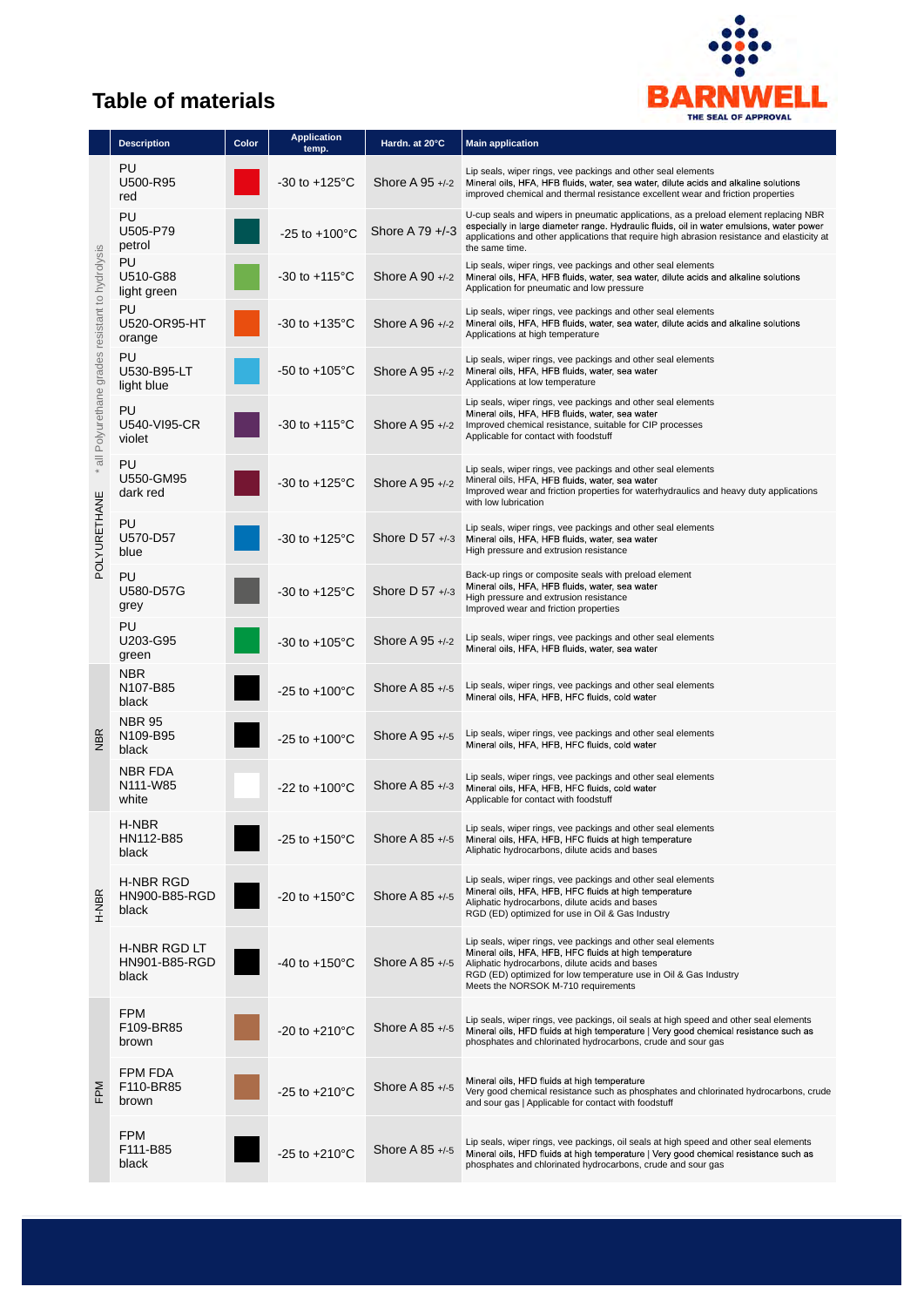

|              | <b>Description</b>                              | Color | <b>Application</b><br>temp. | Hardn. at 20°C                             | <b>Main application</b>                                                                                                                                                                                                                                                                                         |
|--------------|-------------------------------------------------|-------|-----------------------------|--------------------------------------------|-----------------------------------------------------------------------------------------------------------------------------------------------------------------------------------------------------------------------------------------------------------------------------------------------------------------|
| FPM          | FPM-RGD<br>F800-B85-RGD<br>black                |       | $-30$ to $+210^{\circ}$ C   | Shore A 85 +/-5                            | Lip seals, wiper rings, vee packings and other seal elements<br>Mineral oils, HFD fluids at high temperature   Very good chemical resistance such as<br>phosphates and chlorinated hydrocarbons, crude and sour gas   RGD (ED) optimized for<br>use in Oil & Gas Industry   Meets the NORSOK M-710 requirements |
| EPDM         | <b>EPDM</b><br>E131-B85<br>black                |       | $-50$ to $+130^{\circ}$ C   | Shore A 85 +/-5                            | Lip seals, vee packings and other seal elements<br>Hot water and steam, ozone, dilute acids and alkaline solutions.<br>EPDM is NOT resistant against mineral oils                                                                                                                                               |
|              | <b>EPDM FDA</b><br>E132-W85<br>white            |       | $-50$ to $+100^{\circ}$ C   | Shore A $85 + 3$                           | Lip seals, vee packings and other seal elements<br>Hot water and steam, ozone, dilute acids and alkaline solutions.<br>EPDM is NOT resistant against mineral oil<br>Applicable for contact with foodstuff                                                                                                       |
|              | EPDM KTW<br>E133-W270<br>black                  |       | $-45$ to $+120^{\circ}$ C   | Shore A $85 + 5$                           | Lip seals, vee packings and other seal elements<br>Hot water and steam, dilute acids and alkaline solutions.<br>EPDM is NOT resistant against mineral oil<br>Applicable for use in drinking water                                                                                                               |
| SILICONE     | Silicone FDA<br>S <sub>102-R85</sub><br>red     |       | $-55$ to $+210^{\circ}$ C   | Shore A 85 +/-5                            | Flange seals, gaskets and other static seals<br>Mineral oils, HFA, HFB, HFC, HFD fluids, ozone<br>Not recommended for dynamic applications<br>Applicable for contact with foodstuff                                                                                                                             |
|              | Silicone FDA<br>S103-BL85<br>blue               |       | $-55$ to $+180^{\circ}$ C   | Shore A $85 + 3$                           | Flange seals, gaskets and other static seals<br>Mineral oils, HFA, HFB, HFC, HFD fluids, ozone<br>Not recommended for dynamic applications<br>Applicable for contact with foodstuff                                                                                                                             |
| <b>TFE/P</b> | TFE/P<br>AF101-B85<br>black                     |       | $-15$ to $+210^{\circ}$ C   | Shore A $85 + 5$                           | Lip seals, vee packings and other seal elements<br>Mineral oils, HFA, HFB, HFC, HFD fluids<br>Hot water and steam, ozone, dilute acids and alkaline solutions, Sour oil and gas, amines                                                                                                                         |
| PTFE         | PTFE-P FDA<br>T101-W<br>white                   |       |                             | $-200$ to $+260^{\circ}$ C Shore D 51 - 60 | Composite seals with elastomer preload elements, spring loaded<br>seals, Back-up and guide rings<br>Resistance to almost all common chemicals and fluids except molten alkaline metals.<br>Applicable for contact with foodstuff                                                                                |
|              | PTFE-F<br>T105-G<br>grey                        |       |                             | -200 to +260°C Shore D 55 - 64             | Composite seals with elastomer preaload elements<br>Spring loaded seals, back-up and guide rings<br>Resistance to almost all common chemicals and fluids except molten alkaline metals.<br>Glass fibre / MoS2 reinforced for improved wear and extrusion resistance                                             |
|              | <b>PTFE-40%</b><br>T110-BR40<br>bronze brown    |       |                             | $-200$ to $+260^{\circ}$ C Shore D 62 - 67 | Composite seals with elastomer preaload elements<br>Resistance to almost all common chemicals except molten alkaline metals.<br>Filled with 40% bronze for improved wear, pressure and extrusion resistance                                                                                                     |
|              | <b>PTFE-25%</b><br>T125-C25<br>carbon grey      |       |                             | -200 to +260°C Shore D 62 - 67             | Composite seals with elastomer preaload elements<br>Spring loaded seals, back-up and guide rings, rotary seals<br>Resistance to almost all common chemicals except molten alkaline metals.<br>25% carbon powder friction properties and increased extrusion resistance                                          |
|              | POM FDA<br>P101-WE<br>white                     |       | $-50$ to $+100^{\circ}$ C   |                                            | Back-up and guide rings, machined parts with tight tolerances<br>Mineral oils, HFA, HFB, HFC fluids<br>Minor absorption of water, applicable for contact with foodstuff                                                                                                                                         |
| ŵ<br>PLASTIC | <b>PA FDA</b><br>A112-WC<br>natural             |       | $-40$ to $+90^{\circ}$ C    |                                            | Back-up and guide rings, machined parts<br>Mineral oils, acids and dilute alkaline solutions<br>Applicable for contact with foodstuff                                                                                                                                                                           |
|              | <b>PEEK</b> natural<br><b>PK100-CN</b><br>beige |       | -50 to +250°C               | Shore D 90                                 | Composite seals with elastomer preload elements,<br>Back-up and guide rings high prescision parts<br>Excellent wear, friction and extrusion properties<br>Resistance to almost all common chemicals<br>Applicable for contact with foodstuff                                                                    |
|              | UHMW - PE<br>PE1000-HD<br>white                 |       | $-200$ to $+80^{\circ}$ C   | Shore D 60 - 65                            | Back-up and guide rings, spring loaded seals<br>Mineral oils, HFC, HFD fluids, acids and dilute alkaline solutions, Sour oil and gas<br>Very low water absorption, excellent friction and wear properties<br>Applicable for contact with foodstuff                                                              |

I

The indicated minimum application temperatures are thought as a general guideline, because a seal's function at low temperatures is dependent on the kind of the seal, the general application conditions, and on the kind of the surrounding metal parts the seal is in touch with. The indicated upper temperature limits may be exceeded, but this reduces the service life. Other materials available on request.

**In case of doubt you are always welcome to contact our application engineers.**